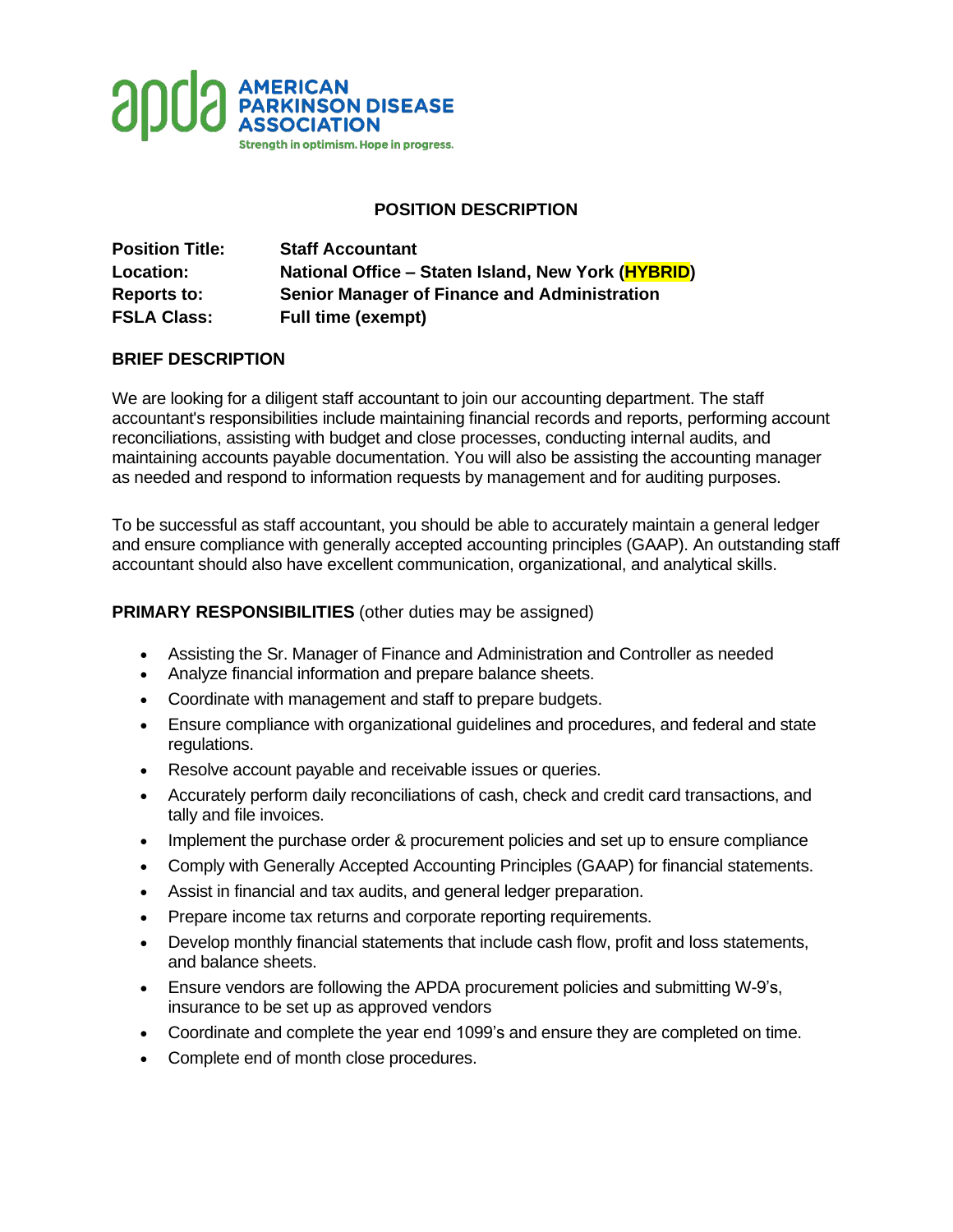#### **Administrative Support**

- Manages the CEO's scheduling, travel and appointment functions and provides administrative support as needed
- Processes invoices and payments, oversees procurement procedures, maintains, and tracks timely submissions of filings and contracts.

## **Working Conditions, Physical Demands, Travel**

- General Working Conditions: Hybrid Remote/Office environment (based on business needs) in accordance with New York City Laws and Regulations
- Physical Demands: primarily a sedentary work environment, along with the ability to stand, sit, feel, crawl, bend, reach; occasional need to lift or move up to twenty-five pounds
- Machines, Tools, Equipment, Electronic Devices, Computer Software, etc. use:
	- $\circ$  Ability to operate a motor vehicle in accordance with company policy.
	- $\circ$  Ability to use common office equipment such as: telephone, scanner, computer, printer, and copier.
	- $\circ$  Computer programs including MS Office and Outlook, related industry, and functional databases.
- Travel requirements: Up to 25% local travel and irregular hours including evening or weekend meetings or events as needed.

## **POSITION REQUIREMENTS**

- Sound understanding of accounting and financial reporting principles and practices.
- Analytical mind with strong conceptual and critical thinking skills.
- Meticulous attention to detail with the superb organizational skills.
- Ability to work under pressure and meet tight deadlines.
- Critical thinker with a high proficiency in math.
- Ability to work independently and as part of a team.
- Excellent report writing, communication and IT skills.
- Advanced competency in Microsoft Office and Accounting software packages such as Quick Books desktop and Net Suite.
- Personal qualities of integrity, credibility, and dedication to the mission of APDA's Nonprofit.

## **COMPETENCIES:**

- Excellent verbal and written communication skills
- Highly organized, meticulous, and accurate
- Capable of managing multiple projects in a fast-paced environment, and the ability to work independently with minimal direct supervision and prioritize tasks
- Team player attitude
- Positive and professional demeanor and exceptional customer service skills
- Applies principles of confidentiality